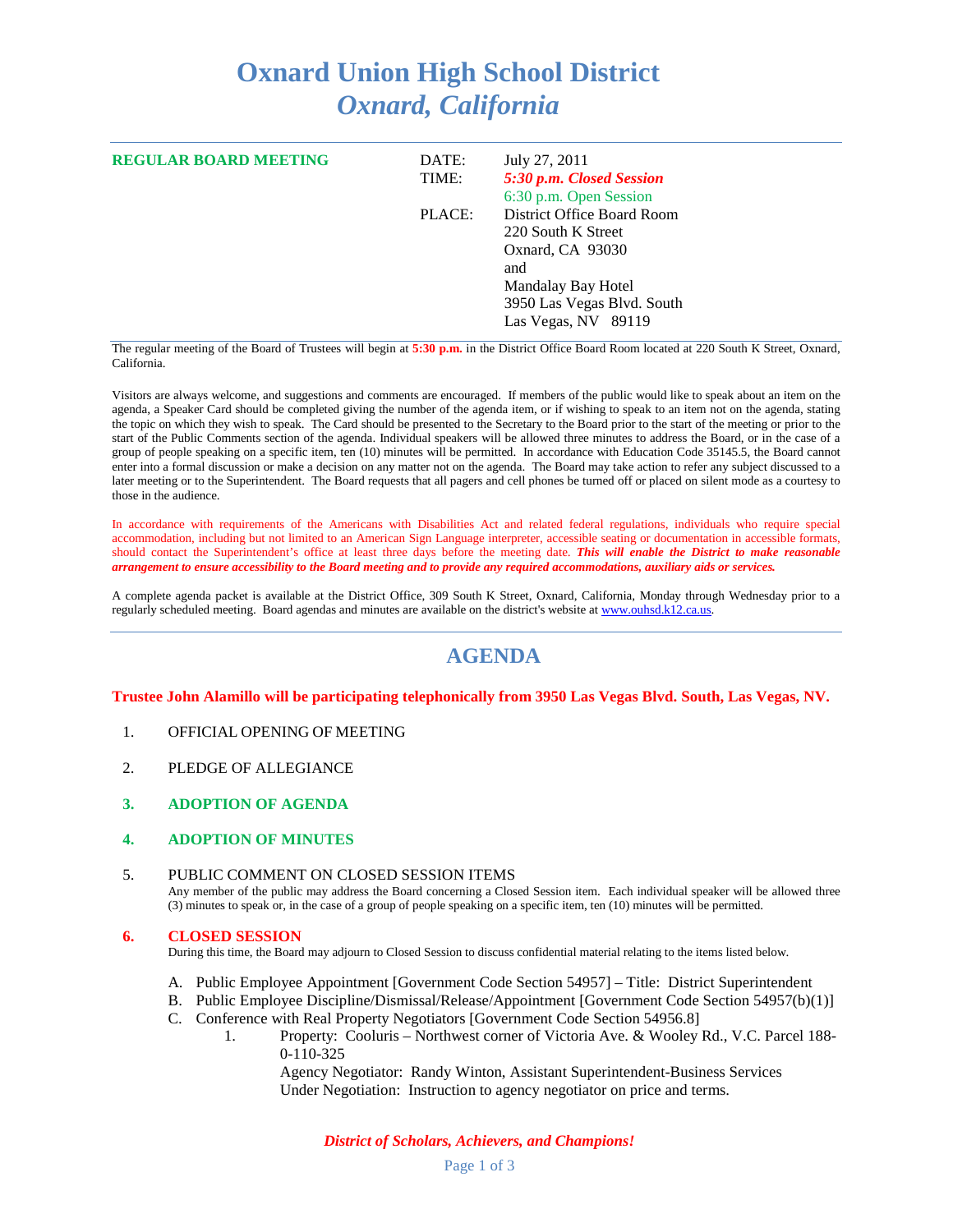Board Meeting Agenda July 27, 2011

### **6. CLOSED SESSION - Continued**

- 2. Property: Maulhardt South of Caesar Chavez Dr., north of Camino Del Sol, west of Gibraltar St. and east of N. Rose Ave., V.C. Parcel 214-0-020-595 Agency Negotiator: Randy Winton, Assistant Superintendent-Business Services Under Negotiation: Instruction to agency negotiator on price and terms.
- 3. Property: Donlon South of E.  $5<sup>th</sup>$  St., north of E. Wooley Rd., west of S. Rice Ave., east of S. Rose Ave.
- 4. Property: CI Association South/Marathon, S of Emerson Avenue, N of Channel Islands Blvd., W of S. Rice Ave., E of S. Rose Ave. and El Dorado Ave.
- 5. Property: CI Association North, S of E. Wooley Rd., N of Emerson Avenue, W of S. Rice Ave., E of S. Rose Ave.

### **7. RECONVENE IN PUBLIC/REPORT OF CLOSED SESSION ACTION**

*(Approximate time - 6:30 p.m.)*

#### **8.** AUDIENCE TO ADDRESS BOARD OF TRUSTEES:

Those persons wishing to address the Board may do so at this time by completing a Speaker Card, located on the back table, and presenting it to the recording secretary. Please address your comments to the Board President. The Card should be completed giving the number of the agenda item, or if wishing to speak to an item not on the agenda, stating the topic on which they wish to speak. Individual presentations are limited to three (3) minutes each, or in the case of a group of people speaking on a specific item, ten (10) minutes will be permitted. Please refer to the complete text of Oxnard Union High School District Board Policy 910: *Procedures for Communicating with the Board of Trustees*.

#### **9. SUPERINTENDENT'S REPORTS**

- A. Progress Report: *Status of Architect Selection Process for New Camarillo-Area High School*
- B. Board Report: *Timeline and Process to Determine Boundary Changes for 2012-2013 School Year*
- C. Board Report: *Administrative Staff Recommendation for 2011-2012 Board/District Goals*
- D. Regular Report: *Student Representative to the Board of Trustees, 2011-12 School Year – Daniel Galang*

#### **10. CONSENT CALENDAR**

- A. Consideration of Approval of Certificated and Classified Personnel
- B. Consideration of Approval of Athletic Contests for Hueneme High School, 2011-2012 School Year
- C. Consideration of Approval of Athletic Contests for Pacifica High School, 2011-2012 School Year
- D. Consideration of Approval of Contract between Oxnard Union High School District and WLC Architects for New Oxnard-Area High School
- E. Consideration of Approval of Renewal of Agreement between Oxnard Union High School District and Richard Taesch, Visually Impaired Music Specialist
- F. Consideration of Approval of Renewal of Agreement between Oxnard Union High School District and Cathleen Lewis, Visually Impaired Specialist
- G. Consideration of Approval of Renewal of Agreement between Oxnard Union High School District and Addison Behavioral Resources, Inc. for Educational Services
- H. Consideration of Approval of Renewal of Agreement between Oxnard Union High School District and Paula Cornelius Lopez, Ph.D., Consultant
- I. Consideration of Approval to Enter into an Agreement between Oxnard Union High School District and Tiffany Grande, Consultant/School Psychologist
- J. Consideration of Approval of Renewal of Agreement between Oxnard Union High School District and Abbott & Burkhart Therapy
- K. Consideration of Approval of Renewal of Agreement between Oxnard Union High School District and STAR, Incorporated for Educational Services
- L. Consideration of Approval of Purchase Orders and Direct Pays, July 14 July 27, 2011

#### *District of Scholars, Achievers, and Champions!*